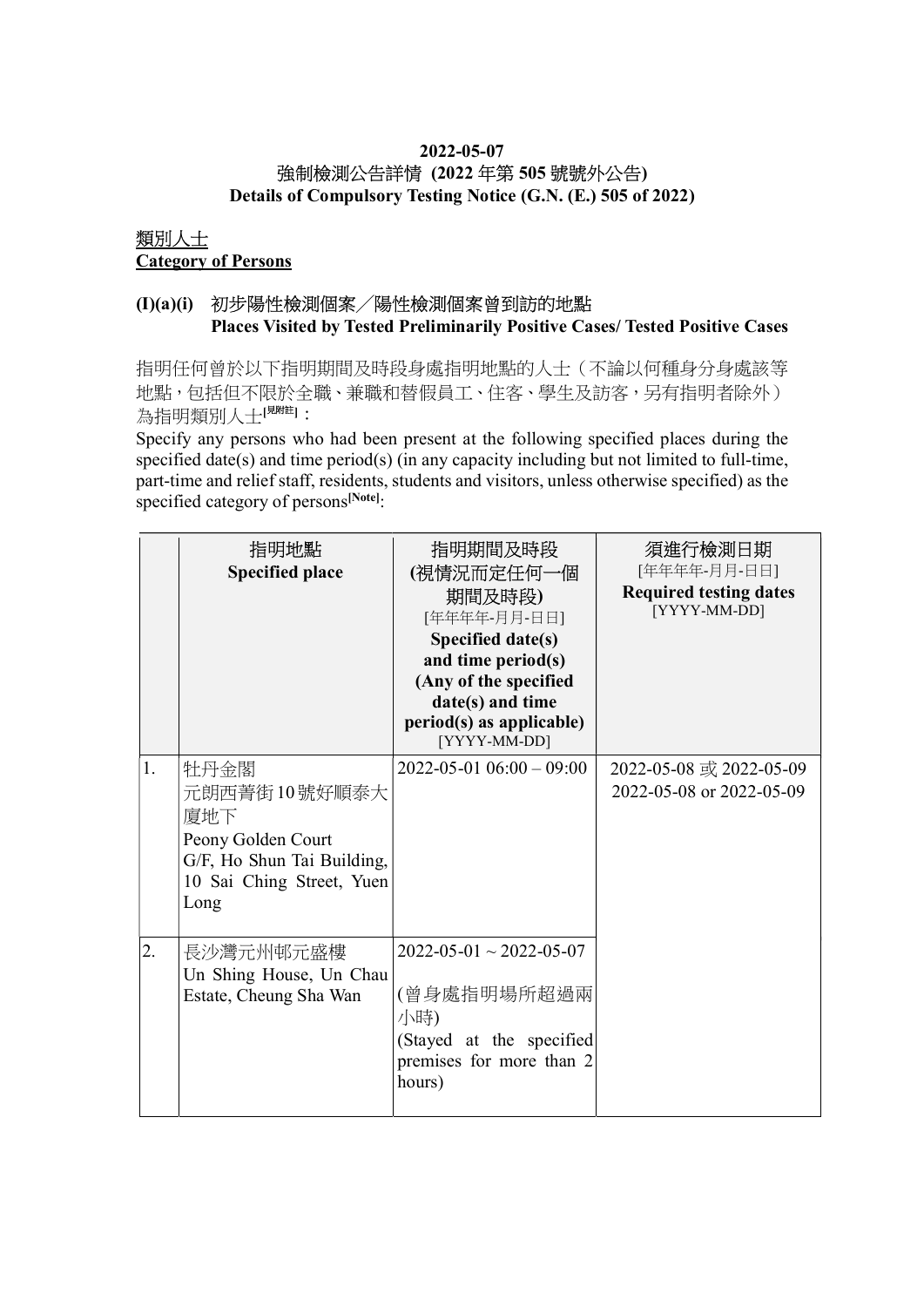|    | 指明地點<br><b>Specified place</b>                                 | 指明期間及時段<br>(視情況而定任何一個<br>期間及時段)<br>[年年年年-月月-日日]<br>Specified date(s)<br>and time period(s)<br>(Any of the specified<br>date(s) and time<br>period(s) as applicable)<br>[YYYY-MM-DD] | 須進行檢測日期<br>[年年年年-月月-日日]<br><b>Required testing dates</b><br>[YYYY-MM-DD] |
|----|----------------------------------------------------------------|-------------------------------------------------------------------------------------------------------------------------------------------------------------------------------------|--------------------------------------------------------------------------|
| 3. | 沙田禾輋邨豐和樓<br>Fung Wo House, Wo Che<br>Estate, Sha Tin           | $2022 - 05 - 01 \sim 2022 - 05 - 07$<br>(曾身處指明場所超過兩<br>小時)<br>(Stayed at the specified<br>premises for more than 2<br>hours)                                                        | 2022-05-08 或 2022-05-09<br>2022-05-08 or 2022-05-09                      |
| 4. | 沙田水泉澳邨月泉樓<br>Yuet Chuen House, Shui<br>Chuen O Estate, Sha Tin | $2022 - 05 - 01 \sim 2022 - 05 - 07$<br>(曾身處指明場所超過兩<br>小時)<br>(Stayed at the specified<br>premises for more than 2<br>hours)                                                        |                                                                          |
| 5. | 筲箕灣東濤苑曉濤閣<br>Hiu Tao House, Tung Tao<br>Court, Shau Kei Wan    | $2022 - 05 - 01 \sim 2022 - 05 - 07$<br>(曾身處指明場所超過兩<br>小時)<br>(Stayed at the specified<br>premises for more than 2<br>hours)                                                        |                                                                          |
| 6. | 藍田廣田邨廣軒樓<br>Kwong Hin House, Kwong<br>Tin Estate, Lam Tin      | $2022 - 05 - 01 \sim 2022 - 05 - 07$<br>(曾身處指明場所超過兩<br>小時)<br>(Stayed at the specified<br>premises for more than 2<br>hours)                                                        |                                                                          |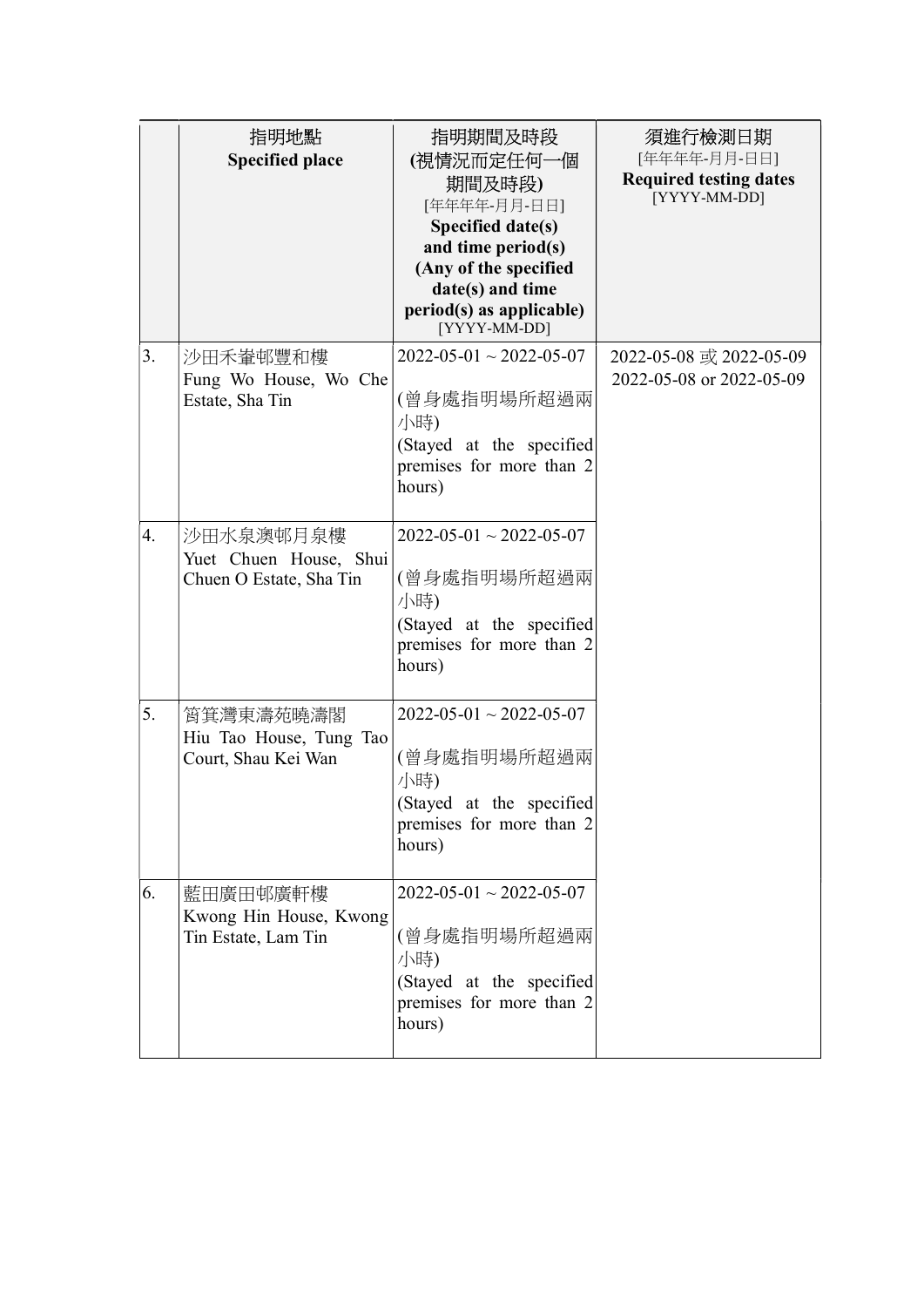|     | 指明地點<br><b>Specified place</b>                             | 指明期間及時段<br>(視情況而定任何一個<br>期間及時段)<br>[年年年年-月月-日日]<br>Specified date(s)<br>and time period(s)<br>(Any of the specified<br>date(s) and time<br>period(s) as applicable)<br>[YYYY-MM-DD] | 須進行檢測日期<br>[年年年年-月月-日日]<br><b>Required testing dates</b><br>[YYYY-MM-DD] |
|-----|------------------------------------------------------------|-------------------------------------------------------------------------------------------------------------------------------------------------------------------------------------|--------------------------------------------------------------------------|
| 7.  | 土瓜灣傲雲峰2座<br>Block 2, Sky Tower, To Kwa<br>Wan              | $2022 - 05 - 01 \sim 2022 - 05 - 07$<br>(曾身處指明場所超過兩<br>小時)<br>(Stayed at the specified<br>premises for more than 2<br>hours)                                                        | 2022-05-08 或 2022-05-09<br>2022-05-08 or 2022-05-09                      |
| 8.  | 長沙灣蘇屋邨櫻桃樓<br>Cherry House, So Uk Estate,<br>Cheung Sha Wan | $2022 - 05 - 01 \sim 2022 - 05 - 07$<br>(曾身處指明場所超過兩<br>小時)<br>(Stayed at the specified<br>premises for more than 2<br>hours)                                                        |                                                                          |
| 9.  | 荃灣縉庭山3座<br>Tower 3, Primrose Hill,<br>Tsuen Wan            | $2022 - 05 - 01 \sim 2022 - 05 - 07$<br>(曾身處指明場所超過兩<br>小時)<br>(Stayed at the specified<br>premises for more than 2<br>hours)                                                        |                                                                          |
| 10. | 屯門欣田邨喜田樓<br>Hei Tin House, Yan Tin<br>Estate, Tuen Mun     | $2022 - 05 - 01 \sim 2022 - 05 - 07$<br>(曾身處指明場所超過兩<br>小時)<br>(Stayed at the specified<br>premises for more than 2<br>hours)                                                        |                                                                          |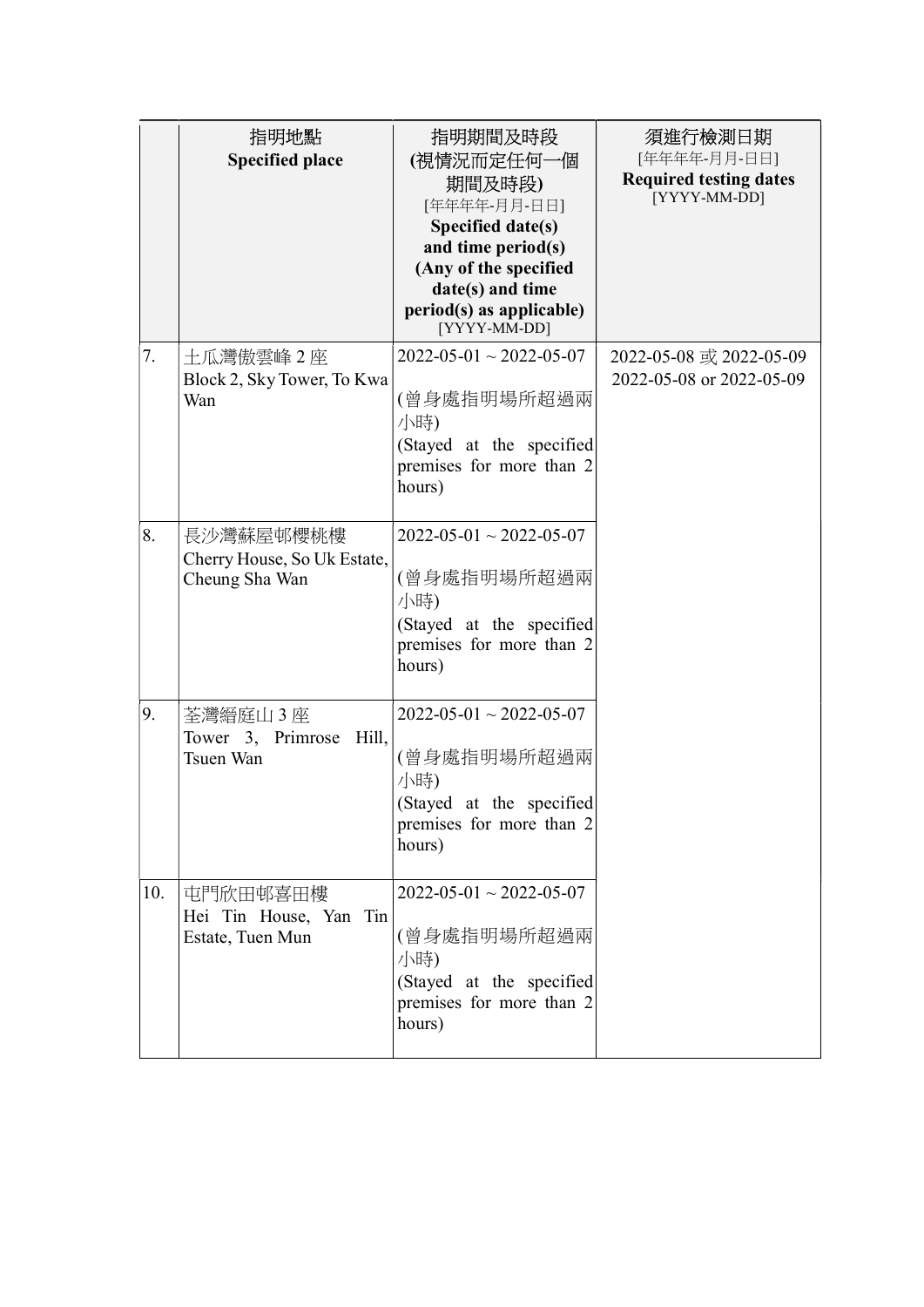|     | 指明地點<br><b>Specified place</b>                                             | 指明期間及時段<br>(視情況而定任何一個<br>期間及時段)<br>[年年年年-月月-日日]<br>Specified date(s)<br>and time period(s)<br>(Any of the specified<br>date(s) and time<br>period(s) as applicable)<br>[YYYY-MM-DD] | 須進行檢測日期<br>[年年年年-月月-日日]<br><b>Required testing dates</b><br>[YYYY-MM-DD] |
|-----|----------------------------------------------------------------------------|-------------------------------------------------------------------------------------------------------------------------------------------------------------------------------------|--------------------------------------------------------------------------|
| 11. | 沙田銀禧花園6座<br>Block 6, Jubilee Garden,<br>Sha Tin                            | $2022 - 05 - 01 \sim 2022 - 05 - 07$<br>(曾身處指明場所超過兩<br>小時)<br>(Stayed at the specified<br>premises for more than 2<br>hours)                                                        | 2022-05-08 或 2022-05-09<br>2022-05-08 or 2022-05-09                      |
| 12. | 九龍城天寰天海匯 3 座<br>Tower 3, Ocean Waves,<br>Skye, Kowloon<br>Victoria<br>City | $2022 - 05 - 01 \sim 2022 - 05 - 07$<br>(曾身處指明場所超過兩<br>小時)<br>(Stayed at the specified<br>premises for more than 2<br>hours)                                                        |                                                                          |
| 13. | 將軍澳富寧花園5座<br>Block 5, Fu Ning Garden,<br>Tseung Kwan O                     | $2022 - 05 - 01 \sim 2022 - 05 - 07$<br>(曾身處指明場所超過兩<br>小時)<br>(Stayed at the specified<br>premises for more than 2<br>hours)                                                        |                                                                          |
| 14. | 牛池灣坪石邨紅石樓<br>Hung Shek House, Ping<br>Shek Estate, Ngau Chi Wan            | $2022 - 05 - 01 \sim 2022 - 05 - 07$<br>(曾身處指明場所超過兩<br>小時)<br>(Stayed at the specified<br>premises for more than 2<br>hours)                                                        |                                                                          |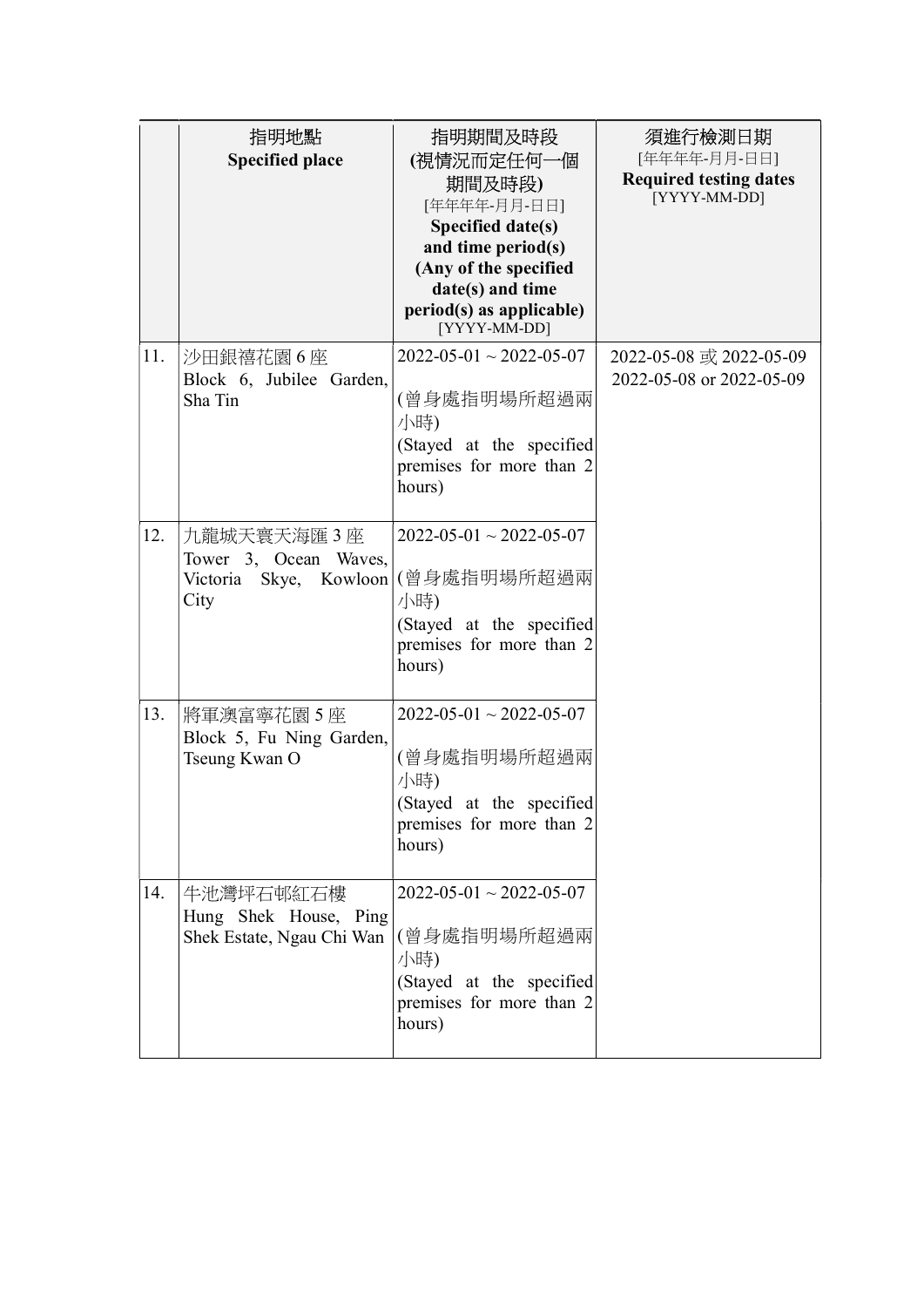|     | 指明地點<br><b>Specified place</b>                                           | 指明期間及時段<br>(視情況而定任何一個<br>期間及時段)<br>[年年年年-月月-日日]<br>Specified date(s)<br>and time period(s)<br>(Any of the specified<br>date(s) and time<br>period(s) as applicable)<br>[YYYY-MM-DD] | 須進行檢測日期<br>[年年年年-月月-日日]<br><b>Required testing dates</b><br>[YYYY-MM-DD] |
|-----|--------------------------------------------------------------------------|-------------------------------------------------------------------------------------------------------------------------------------------------------------------------------------|--------------------------------------------------------------------------|
| 15. | 將軍澳維景灣畔 12 座<br>Tower 12, Ocean Shores,<br>Tseung Kwan O                 | $2022 - 05 - 01 \sim 2022 - 05 - 07$<br>(曾身處指明場所超過兩<br>小時)<br>(Stayed at the specified<br>premises for more than 2<br>hours)                                                        | 2022-05-08 或 2022-05-09<br>2022-05-08 or 2022-05-09                      |
| 16. | 黃大仙竹園北邨梅園樓<br>Mui Yuen House, Chuk<br>Yuen North Estate, Wong<br>Tai Sin | $2022 - 05 - 01 \sim 2022 - 05 - 07$<br>(曾身處指明場所超過兩<br>小時)<br>(Stayed at the specified<br>premises for more than 2<br>hours)                                                        |                                                                          |
| 17. | 柴灣杏花邨 27 座<br>Block 27, Heng Fa Chuen,<br>Chai Wan                       | $2022 - 05 - 01 \sim 2022 - 05 - 07$<br>(曾身處指明場所超過兩<br>小時)<br>(Stayed at the specified<br>premises for more than 2<br>hours)                                                        |                                                                          |
| 18. | 筲箕灣東熹苑逸熹閣<br>Yat Hei House, Tung Hei<br>Court, Shau Kei Wan              | $2022 - 05 - 01 \sim 2022 - 05 - 07$<br>(曾身處指明場所超過兩<br>小時)<br>(Stayed at the specified<br>premises for more than 2<br>hours)                                                        |                                                                          |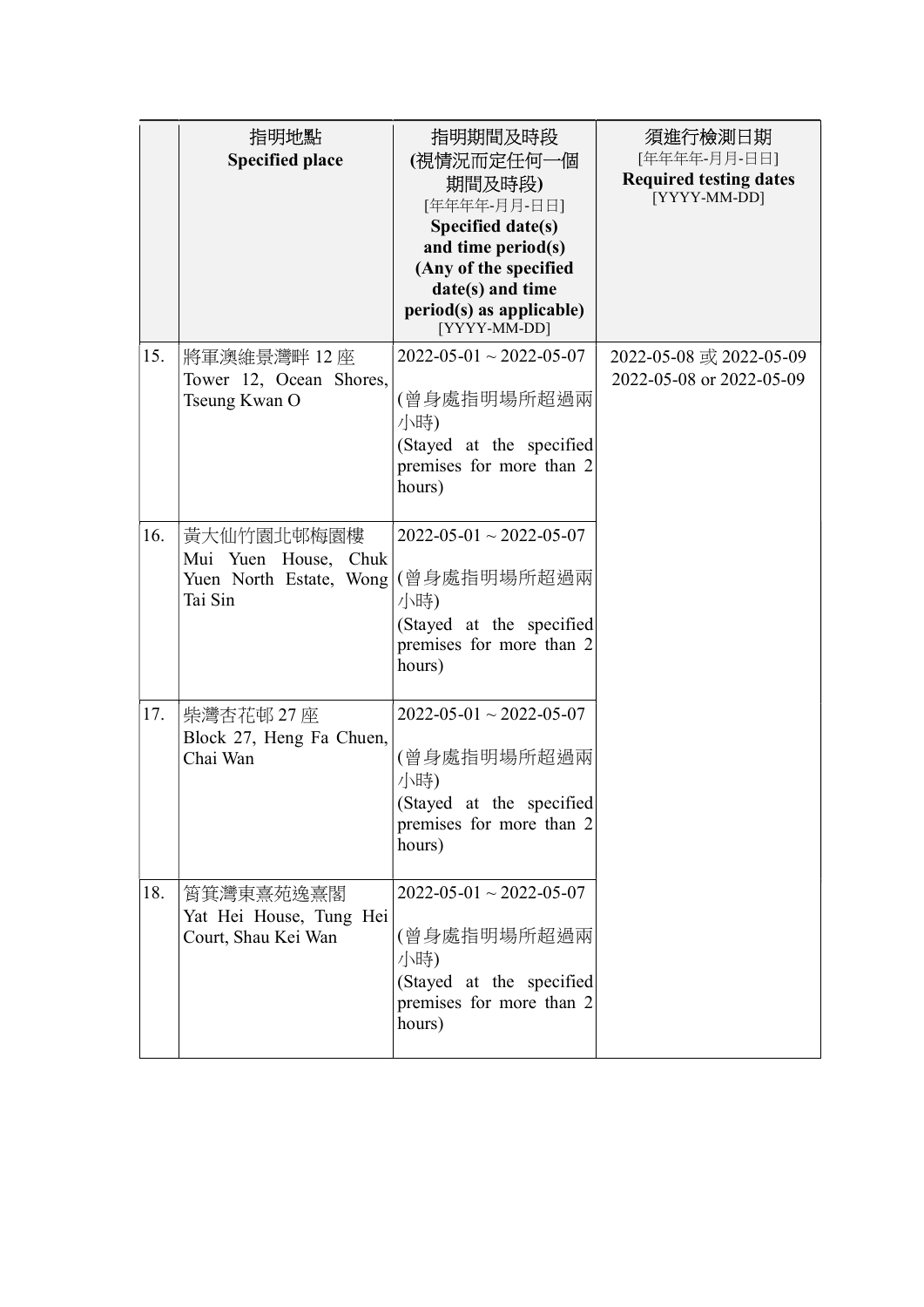|     | 指明地點<br><b>Specified place</b>                                                                                 | 指明期間及時段<br>(視情況而定任何一個<br>期間及時段)<br>[年年年年-月月-日日]<br>Specified date(s)<br>and time period(s)<br>(Any of the specified<br>date(s) and time<br>period(s) as applicable)<br>[YYYY-MM-DD] | 須進行檢測日期<br>[年年年年-月月-日日]<br><b>Required testing dates</b><br>[YYYY-MM-DD] |
|-----|----------------------------------------------------------------------------------------------------------------|-------------------------------------------------------------------------------------------------------------------------------------------------------------------------------------|--------------------------------------------------------------------------|
| 19. | 柴灣山翠苑翠琳閣<br>Tsui Lam House, Shan Tsui<br>Court, Chai Wan                                                       | $2022 - 05 - 01 \sim 2022 - 05 - 07$<br>(曾身處指明場所超過兩<br>小時)<br>(Stayed at the specified<br>premises for more than 2<br>hours)                                                        | 2022-05-08 或 2022-05-09<br>2022-05-08 or 2022-05-09                      |
| 20. | 長沙灣海麗邨海晴樓<br>Hoi Ching House, Hoi Lai<br>Estate, Cheung Sha Wan                                                | $2022 - 05 - 01 \sim 2022 - 05 - 07$<br>(曾身處指明場所超過兩<br>小時)<br>(Stayed at the specified<br>premises for more than 2<br>hours)                                                        |                                                                          |
| 21. | 半山區堅尼地道 9A 號御 2022-05-01~2022-05-07<br>花園 2座<br>Tower 2, Regent On The<br>Park, 9A Kennedy Road,<br>Mid-levels | (曾身處指明場所超過兩<br>小時)<br>(Stayed at the specified<br>premises for more than 2<br>hours)                                                                                                |                                                                          |
| 22. | 石硤尾石硤尾邨 21座<br>Block 21, Shek Kip Mei<br>Estate, Shek Kip Mei                                                  | $2022 - 05 - 01 \sim 2022 - 05 - 07$<br>(曾身處指明場所超過兩<br>小時)<br>(Stayed at the specified<br>premises for more than 2<br>hours)                                                        |                                                                          |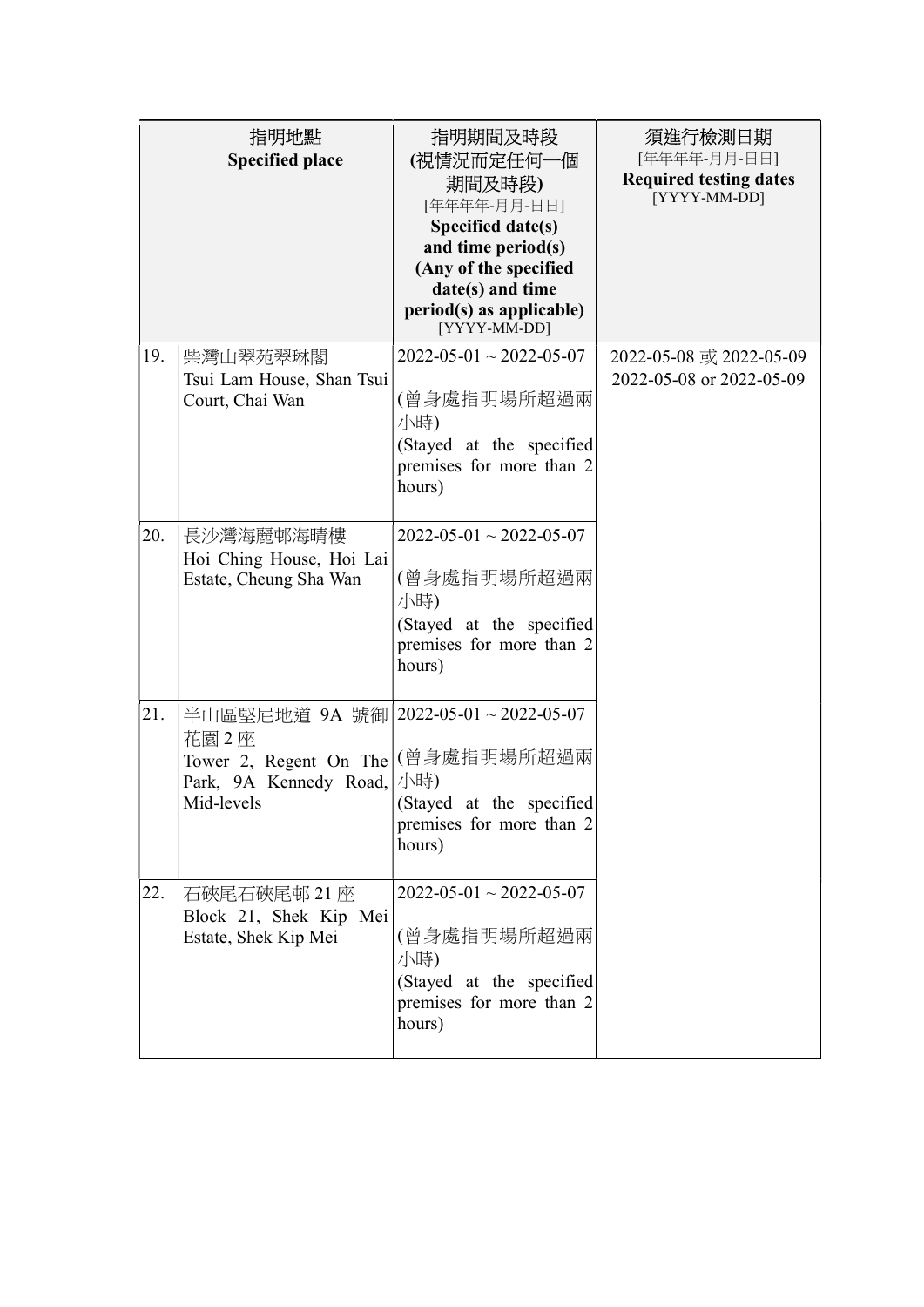|     | 指明地點<br><b>Specified place</b>                                                                               | 指明期間及時段<br>(視情況而定任何一個<br>期間及時段)<br>[年年年年-月月-日日]<br>Specified date(s)<br>and time period(s)<br>(Any of the specified<br>date(s) and time<br>period(s) as applicable)<br>[YYYY-MM-DD] | 須進行檢測日期<br>[年年年年-月月-日日]<br><b>Required testing dates</b><br>[YYYY-MM-DD] |
|-----|--------------------------------------------------------------------------------------------------------------|-------------------------------------------------------------------------------------------------------------------------------------------------------------------------------------|--------------------------------------------------------------------------|
| 23. | 旺角富榮花園2座<br>Block 2, Charming Garden,<br>Mong Kok                                                            | $2022 - 05 - 01 \sim 2022 - 05 - 07$<br>(曾身處指明場所超過兩<br>小時)<br>(Stayed at the specified<br>premises for more than 2<br>hours)                                                        | 2022-05-08 或 2022-05-09<br>2022-05-08 or 2022-05-09                      |
| 24. | 深水埗富昌邨富悅樓<br>Fu Yuet House, Fu Cheong<br>Estate, Sham Shui Po                                                | $2022 - 05 - 01 \sim 2022 - 05 - 07$<br>(曾身處指明場所超過兩<br>小時)<br>(Stayed at the specified<br>premises for more than 2<br>hours)                                                        |                                                                          |
| 25. | 灣仔莊士敦道 22 號 York   2022-05-01 ~ 2022-05-07<br>Place<br>York Place, 22 Johnston (曾身處指明場所超過兩<br>Road, Wan Chai | 小時)<br>(Stayed at the specified<br>premises for more than 2<br>hours)                                                                                                               |                                                                          |
| 26. | 粉嶺牽晴間2座<br>Block 2, Dawning Views,<br>Fanling                                                                | $2022 - 05 - 01 \sim 2022 - 05 - 07$<br>(曾身處指明場所超過兩<br>小時)<br>(Stayed at the specified<br>premises for more than 2<br>hours)                                                        |                                                                          |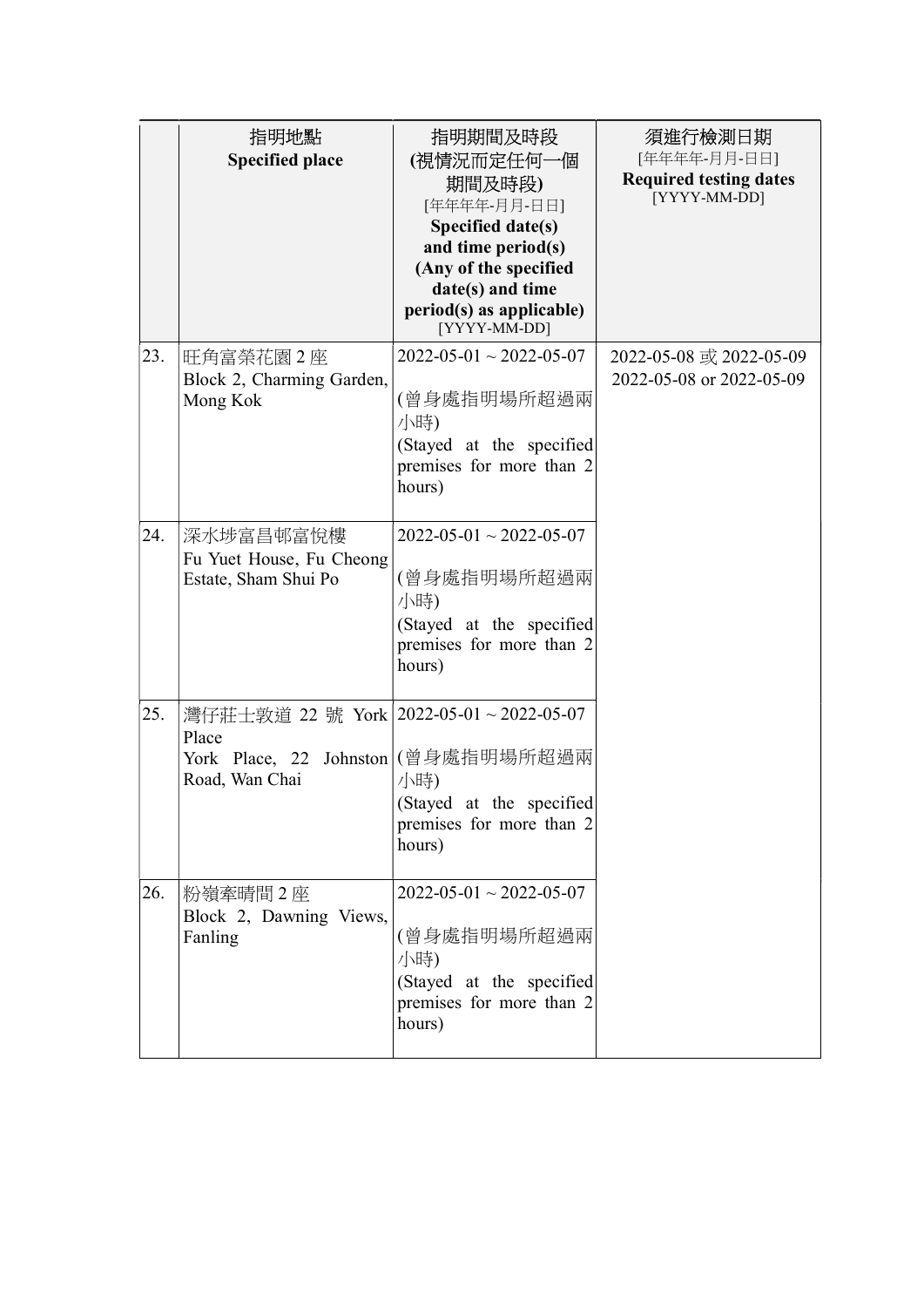|     | 指明地點<br><b>Specified place</b>                                                         | 指明期間及時段<br>(視情況而定任何一個<br>期間及時段)<br>[年年年年-月月-日日]<br>Specified date(s)<br>and time period(s)<br>(Any of the specified<br>date(s) and time<br>period(s) as applicable)<br>[YYYY-MM-DD] | 須進行檢測日期<br>[年年年年-月月-日日]<br><b>Required testing dates</b><br>[YYYY-MM-DD] |
|-----|----------------------------------------------------------------------------------------|-------------------------------------------------------------------------------------------------------------------------------------------------------------------------------------|--------------------------------------------------------------------------|
| 27. | 西營盤均益大廈 3 期 B 座<br>Block B, Phase 3, Kwan<br>Yick Building, Sai Ying Pun               | $2022 - 05 - 01 \sim 2022 - 05 - 07$<br>(曾身處指明場所超過兩<br>小時)<br>(Stayed at the specified<br>premises for more than 2<br>hours)                                                        | 2022-05-08 或 2022-05-09<br>2022-05-08 or 2022-05-09                      |
| 28. | 九龍城衙前圍道51號陶源 <br>The Bloomsville, 51 Nga<br>Tsin Wai Road, Kowloon (曾身處指明場所超過兩<br>City | $2022 - 05 - 01 \sim 2022 - 05 - 07$<br>小時)<br>(Stayed at the specified<br>premises for more than 2<br>hours)                                                                       |                                                                          |
| 29. | 黃大仙翠竹花園4座<br>Block 4, Tsui Chuk Garden,<br>Wong Tai Sin                                | $2022 - 05 - 01 \sim 2022 - 05 - 07$<br>(曾身處指明場所超過兩<br>小時)<br>(Stayed at the specified<br>premises for more than 2<br>hours)                                                        |                                                                          |
| 30. | 尖沙咀凱旋門映月閣<br>Moon Tower, The Arch,<br>Tsim Sha Tsui                                    | $2022 - 05 - 01 \sim 2022 - 05 - 07$<br>(曾身處指明場所超過兩<br>小時)<br>(Stayed at the specified<br>premises for more than 2<br>hours)                                                        |                                                                          |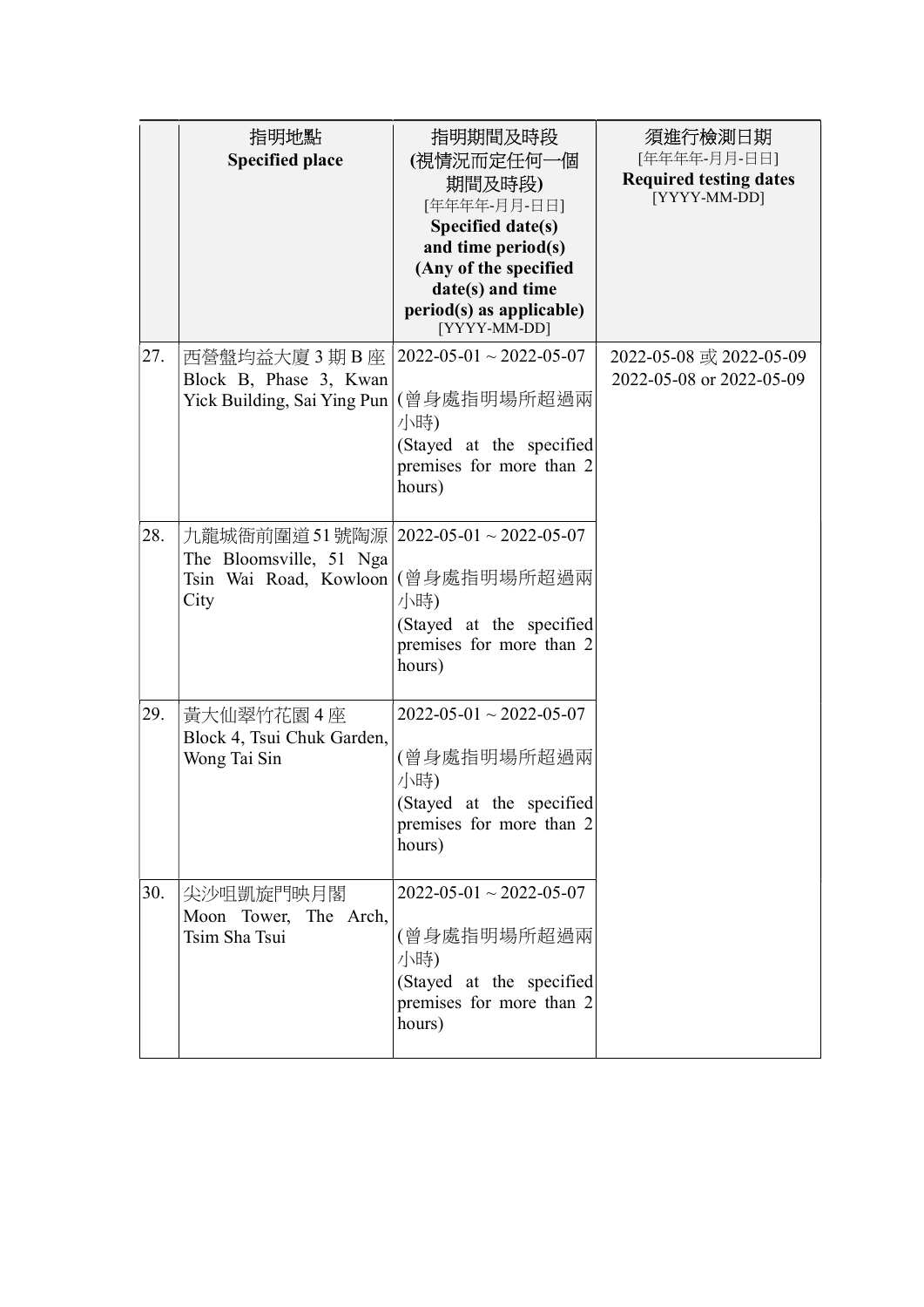|     | 指明地點<br><b>Specified place</b>                                    | 指明期間及時段<br>(視情況而定任何一個<br>期間及時段)<br>[年年年年-月月-日日]<br>Specified date(s)<br>and time period(s)<br>(Any of the specified<br>date(s) and time<br>period(s) as applicable)<br>[YYYY-MM-DD] | 須進行檢測日期<br>[年年年年-月月-日日]<br><b>Required testing dates</b><br>[YYYY-MM-DD] |
|-----|-------------------------------------------------------------------|-------------------------------------------------------------------------------------------------------------------------------------------------------------------------------------|--------------------------------------------------------------------------|
| 31. | 土瓜灣譚公道 98 號兆豐閣<br>Siu Fung Court, 98 Tam<br>Kung Road, To Kwa Wan | $2022 - 05 - 01 \sim 2022 - 05 - 07$<br>(曾身處指明場所超過兩<br>小時)<br>(Stayed at the specified<br>premises for more than 2<br>hours)                                                        | 2022-05-08 或 2022-05-09<br>2022-05-08 or 2022-05-09                      |
| 32. | 紅磡紅磡邨紅暉樓<br>Hung Fai House, Hung Hom<br>Estate, Hung Hom          | $2022 - 05 - 01 \sim 2022 - 05 - 07$<br>(曾身處指明場所超過兩<br>小時)<br>(Stayed at the specified<br>premises for more than 2<br>hours)                                                        |                                                                          |
| 33. | 灣仔活道 28 號萃峯<br>The Oakhill, 28 Wood Road,<br>Wan Chai             | $2022 - 05 - 01 \sim 2022 - 05 - 07$<br>(曾身處指明場所超過兩<br>小時)<br>(Stayed at the specified<br>premises for more than 2<br>hours)                                                        |                                                                          |
| 34. | 大圍美田邨美全樓<br>Mei Chuen House, Mei Tin<br>Estate, Tai Wai           | $2022 - 05 - 01 \sim 2022 - 05 - 07$<br>(曾身處指明場所超過兩<br>小時)<br>(Stayed at the specified<br>premises for more than 2<br>hours)                                                        |                                                                          |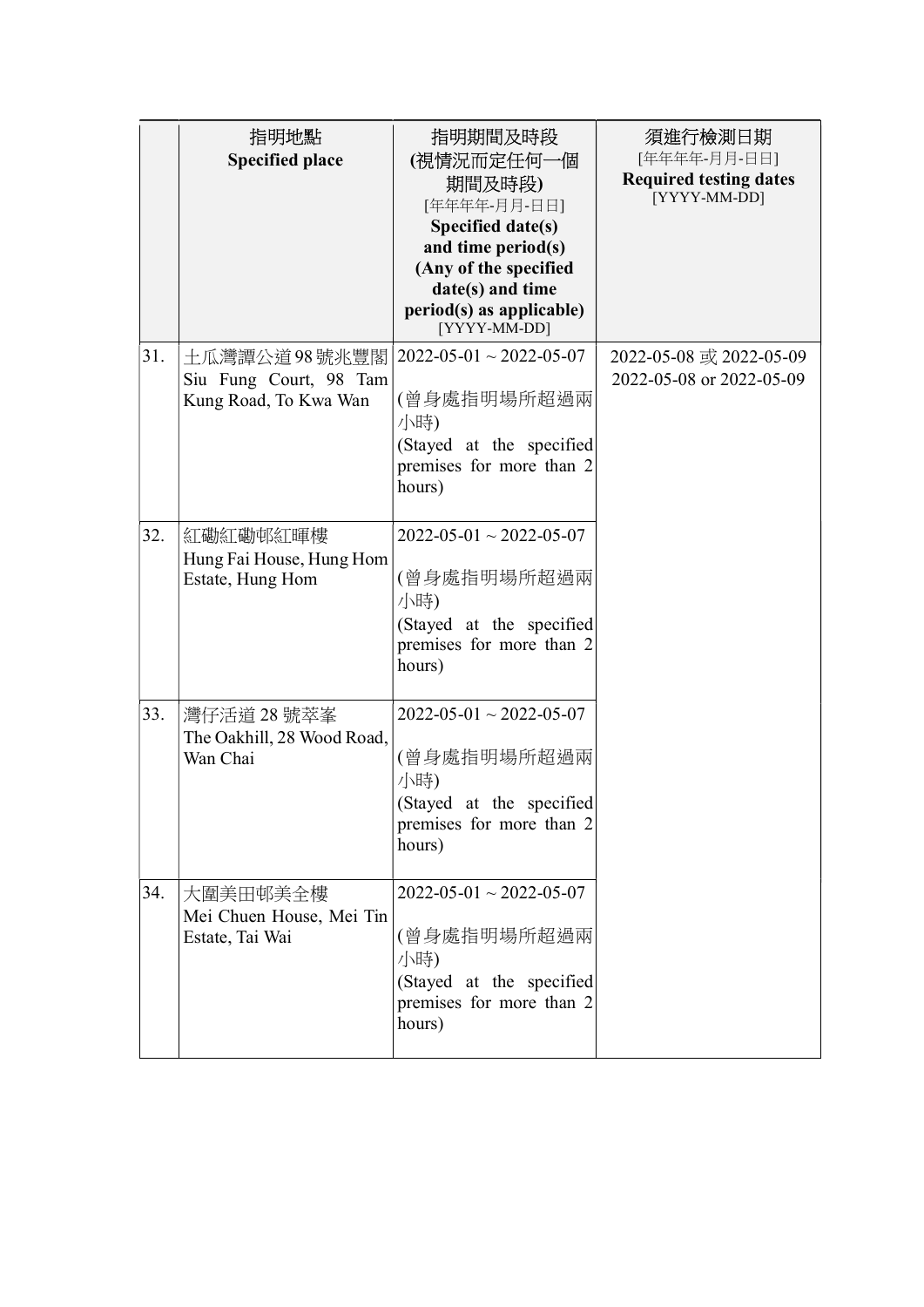|     | 指明地點<br><b>Specified place</b>                                                           | 指明期間及時段<br>(視情況而定任何一個<br>期間及時段)<br>[年年年年-月月-日日]<br>Specified date(s)<br>and time period(s)<br>(Any of the specified<br>date(s) and time<br>period(s) as applicable)<br>[YYYY-MM-DD] | 須進行檢測日期<br>[年年年年-月月-日日]<br><b>Required testing dates</b><br>[YYYY-MM-DD] |
|-----|------------------------------------------------------------------------------------------|-------------------------------------------------------------------------------------------------------------------------------------------------------------------------------------|--------------------------------------------------------------------------|
| 35. | 大埔新興花園康信閣<br>Hong Shun Court, Sun Hing<br>Garden, Tai Po                                 | $2022 - 05 - 01 \sim 2022 - 05 - 07$<br>(曾身處指明場所超過兩<br>小時)<br>(Stayed at the specified<br>premises for more than 2<br>hours)                                                        | 2022-05-08 或 2022-05-09<br>2022-05-08 or 2022-05-09                      |
| 36. | 屯門恒順園7座<br>Block 7, Handsome Court,<br>Tuen Mun                                          | $2022 - 05 - 01 \sim 2022 - 05 - 07$<br>(曾身處指明場所超過兩<br>小時)<br>(Stayed at the specified<br>premises for more than 2<br>hours)                                                        |                                                                          |
| 37. | 元朗好順景大廈2座<br>Block 2, Ho Shun King<br>Building, Yuen Long                                | $2022 - 05 - 01 \sim 2022 - 05 - 07$<br>(曾身處指明場所超過兩<br>小時)<br>(Stayed at the specified<br>premises for more than 2<br>hours)                                                        |                                                                          |
| 38. | 西營盤第三街 202 號毓明 <br>閣2座<br>Tower 2, Yuk Ming Towers,<br>202 Third Street, Sai Ying<br>Pun | $2022 - 05 - 01 \sim 2022 - 05 - 07$<br>(曾身處指明場所超過兩<br>小時)<br>(Stayed at the specified<br>premises for more than 2<br>hours)                                                        |                                                                          |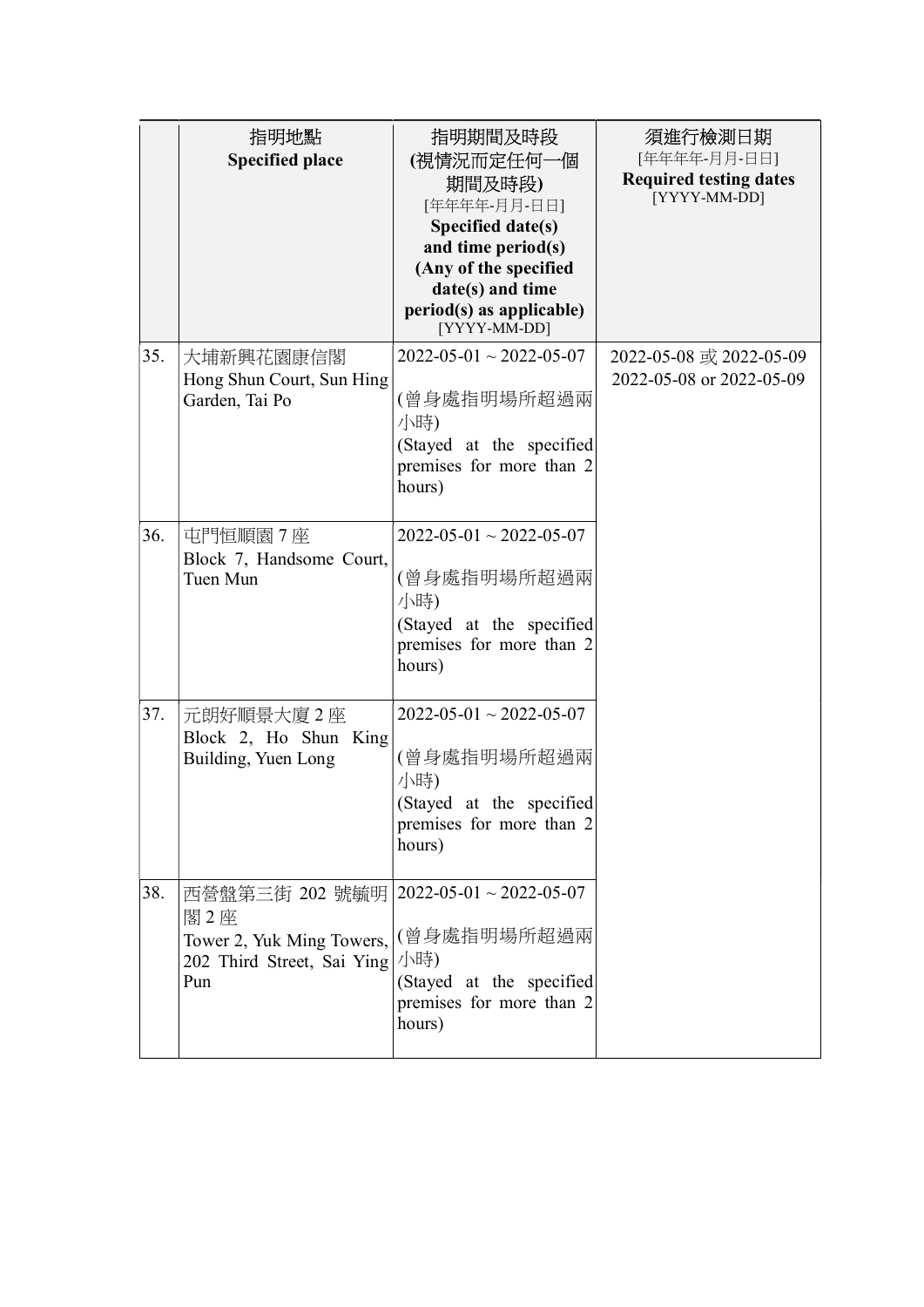|     | 指明地點<br><b>Specified place</b>                                 | 指明期間及時段<br>(視情況而定任何一個<br>期間及時段)<br>[年年年年-月月-日日]<br>Specified date(s)<br>and time period(s)<br>(Any of the specified<br>date(s) and time<br>period(s) as applicable)<br>[YYYY-MM-DD] | 須進行檢測日期<br>[年年年年-月月-日日]<br><b>Required testing dates</b><br>[YYYY-MM-DD] |
|-----|----------------------------------------------------------------|-------------------------------------------------------------------------------------------------------------------------------------------------------------------------------------|--------------------------------------------------------------------------|
| 39. | 天水圍天盛苑盛匯閣<br>Shing Wui House, Tin Shing<br>Court, Tin Shui Wai | $2022 - 05 - 01 \sim 2022 - 05 - 07$<br>(曾身處指明場所超過兩<br>小時)<br>(Stayed at the specified<br>premises for more than 2<br>hours)                                                        | 2022-05-08 或 2022-05-09<br>2022-05-08 or 2022-05-09                      |
| 40. | 荃灣荃錦中心 1 座<br>Block 1, Tsuen Kam Centre,<br>Tsuen Wan          | $2022 - 05 - 01 \sim 2022 - 05 - 07$<br>(曾身處指明場所超過兩<br>小時)<br>(Stayed at the specified<br>premises for more than 2<br>hours)                                                        |                                                                          |

#### (I)(a)(ii) 初步陽性檢測個案╱陽性檢測個案曾乘搭的公共交通工具 Public Transport Taken by Tested Preliminarily Positive Cases/ Tested

Positive Cases

無 Nil

#### (I)(a)(iii) 污水樣本檢測呈陽性的地點

Places with Sewage Sample(s) Tested Positive

無

Nil

#### (I)(a)(iv) 與初步陽性檢測個案╱陽性檢測個案有關的地點

Places Relevant to Tested Preliminarily Positive Cases/ Tested Positive **Cases** 

無

Nil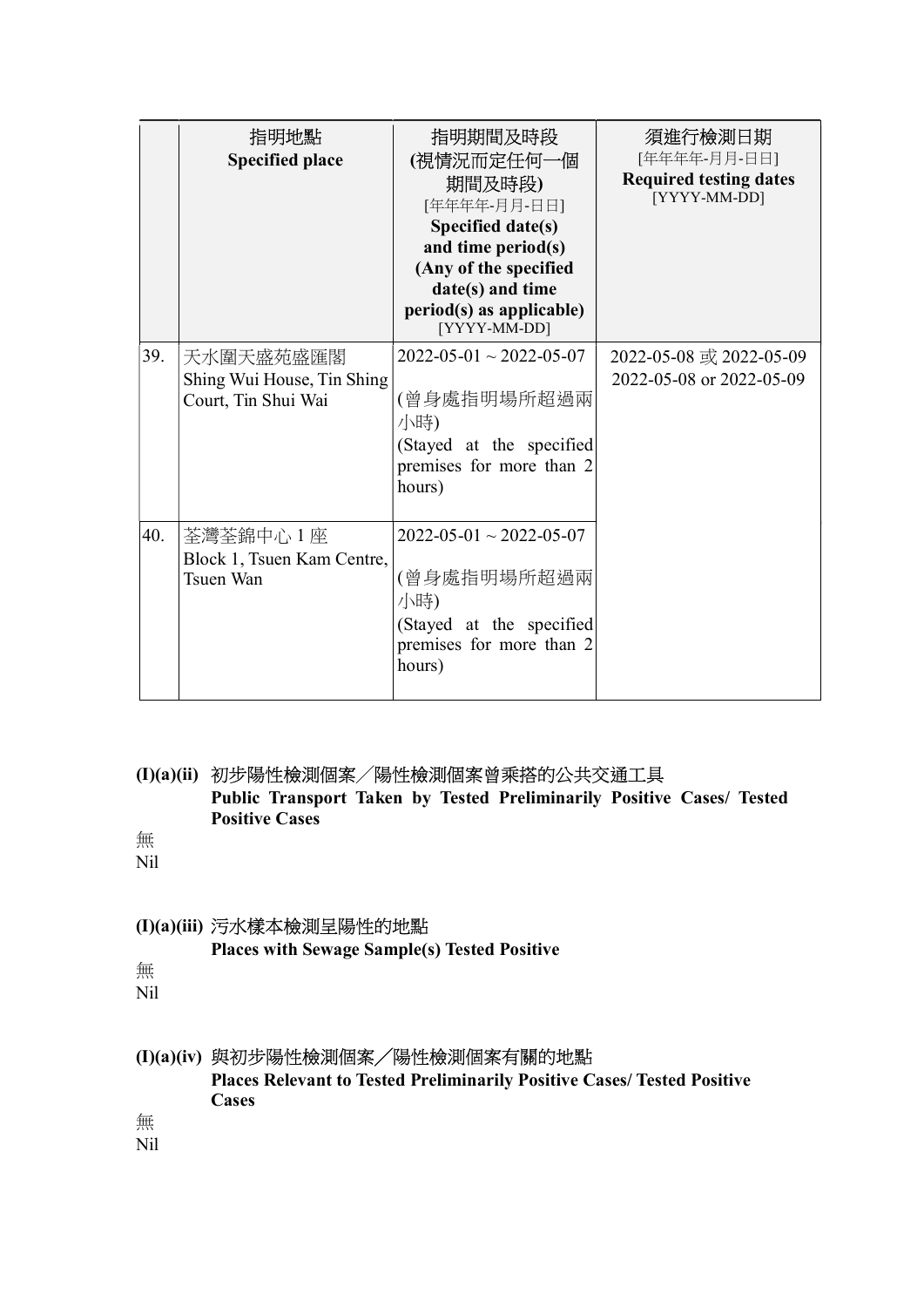(I)(b) 上呼吸道感染及/或流感樣疾病個案(幼稚園╱幼兒中心) Upper Respiratory Tract Infection and/or Influenza-like Illness Cases (Kindergarten/ Child Care Centre)

無

Nil

# (I)(c) 上呼吸道感染及/或流感樣疾病個案(小學) Upper Respiratory Tract Infection and/or Influenza-like Illness Cases (Primary School)

無 Nil

(I)(d) 初步陽性檢測個案╱陽性檢測個案曾到訪的地點(醫院管理局設施) Places Visited by Tested Preliminarily Positive Cases/ Tested Positive Cases (Facilities of the Hospital Authority)

無

Nil

## 附註:

#### Note:

上述第(I)(a)(i)(2-40)部分的指明地點不包括非住宅單位。 The non-domestic units are excluded from the specific place in Part  $(I)(a)(i)(2-40)$  above.

如果屬於上述第(I)部分中指明的類別人士,須根據《預防及控制疾病規例》(第 599 章,附屬法例 A)第 22 條接受檢疫,在檢疫期間則無須遵從本公告中的規定。

如果屬於上述第(I)部分中指明的類別人士在須進行檢測日期在醫院或隔離設施接受 治療或隔離,有關人士在知會醫護人員有關適用檢測要求並在住院或隔離期間遵從 相關醫院或隔離設施的檢測安排的情況下,會獲視為已遵從強制檢測公告的規定。

上述第(I)部分中指明的類別人士如在 2022 年 2 月 7 日或之後取得 2019 冠狀病毒病 的聚合酶連鎖反應核酸檢測或快速抗原測試的陽性檢測結果(有關人士),則無須按 本公告的規定進行檢測。有關人士須向訂明人員按以下規定出示相關證明文件:

- (a) 就曾在聚合酶連鎖反應核酸檢測中取得陽性檢測結果的人士——出示相關載有 陽性檢測結果的電話短訊通知;或
- (b) 就曾在快速抗原測試中取得陽性檢測結果的人士——出示在政府「2019 冠狀病 毒快速抗原測試陽性結果人士申報系統」作出申報後獲發的電話短訊通知或隔 離令。

如有關人士未能出示相關證明文件,則仍須按本公告的規定進行檢測。

If a person who falls within the category specified in Part (I) above is required to undergo quarantine pursuant to section 22 of the Prevention and Control of Disease Regulation